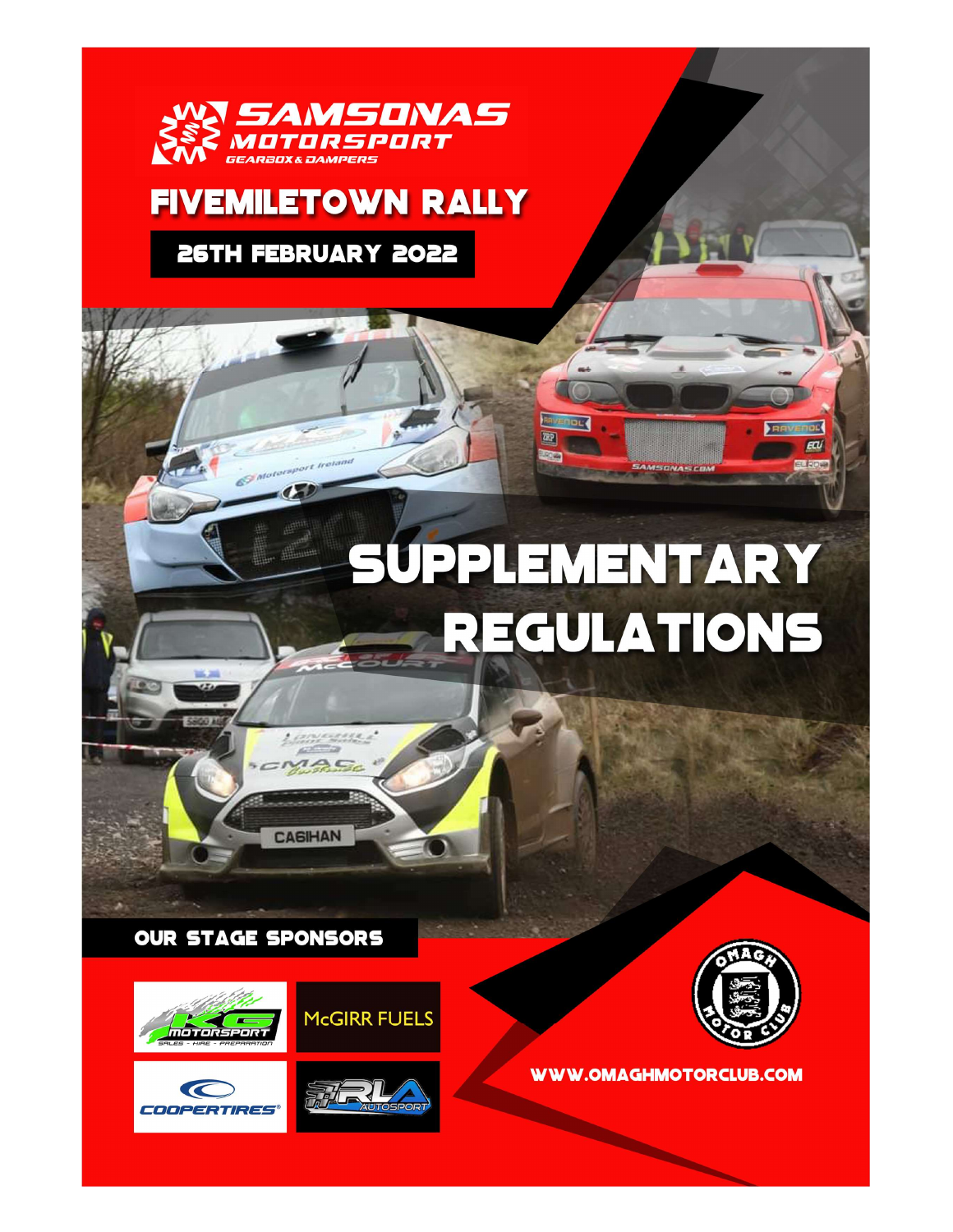# Samsonas Rally Fivemiletown

### 26th February 2022 Supplementary Regulations

## OMAGH MOTOR CLUB LTD.

#### Event Summary Information

| <b>Rally HQ:</b>                   | Ecclesville Centre, 11 Ecclesville Rd,<br>Fintona, BT78 2EF |
|------------------------------------|-------------------------------------------------------------|
| <b>Scrutiny Venue:</b>             | Ecclesville Centre, 11 Ecclesville Rd,<br>Fintona, BT78 2EF |
| <b>Noise Test:</b>                 | Ecclesville Centre, 11 Ecclesville Rd,<br>Fintona, BT78 2EF |
| <b>Documentation Collection:</b>   | Ecclesville Centre, 11 Ecclesville Rd,<br>Fintona, BT78 2EF |
| Format:                            | 9 stages                                                    |
| <b>Stage Mileage:</b>              | 35 miles                                                    |
| Surface:                           | Gravel                                                      |
| Service:                           | Ecclesville Centre, 11 Ecclesville Rd,<br>Fintona, BT78 2EF |
| Finish:                            | Approx. 4.15 pm                                             |
| Prize giving:                      | Ecclesville Centre, 11 Ecclesville Rd,<br>Fintona, BT78 2EF |
| <b>Clerk of the Course:</b>        | <b>Ryan Darcy</b>                                           |
| <b>Event Secretary:</b>            | Louise Hannan                                               |
| <b>Chief Scrutineer:</b>           | <b>Cyril Hughes</b>                                         |
| <b>Competitor Liaison Officer:</b> | <b>Gary Milligan</b>                                        |

#### 1. Promoters

Omagh Motor Club Ltd will organise a Interclub status Special Stage Rally on Saturday 26th February, 2022 in County Tyrone and Fermanagh.

#### 2. Jurisdiction Governing Rules

The meeting will be governed by the general regulations of Motorsport UK (incorporating the provisions of the International Sporting Code of the FIA), these supplementary regulations, and any written instructions that the organising club may issue for the event.

#### 3. Authorisation

Motorsport UK Permit No: 120315 has been issued for the event.

#### 4. Eligibility

The event is open to entries from fully elected members of the organising club or clubs affiliated to the ANICC, who hold a Motorsport UK or Motorsport Ireland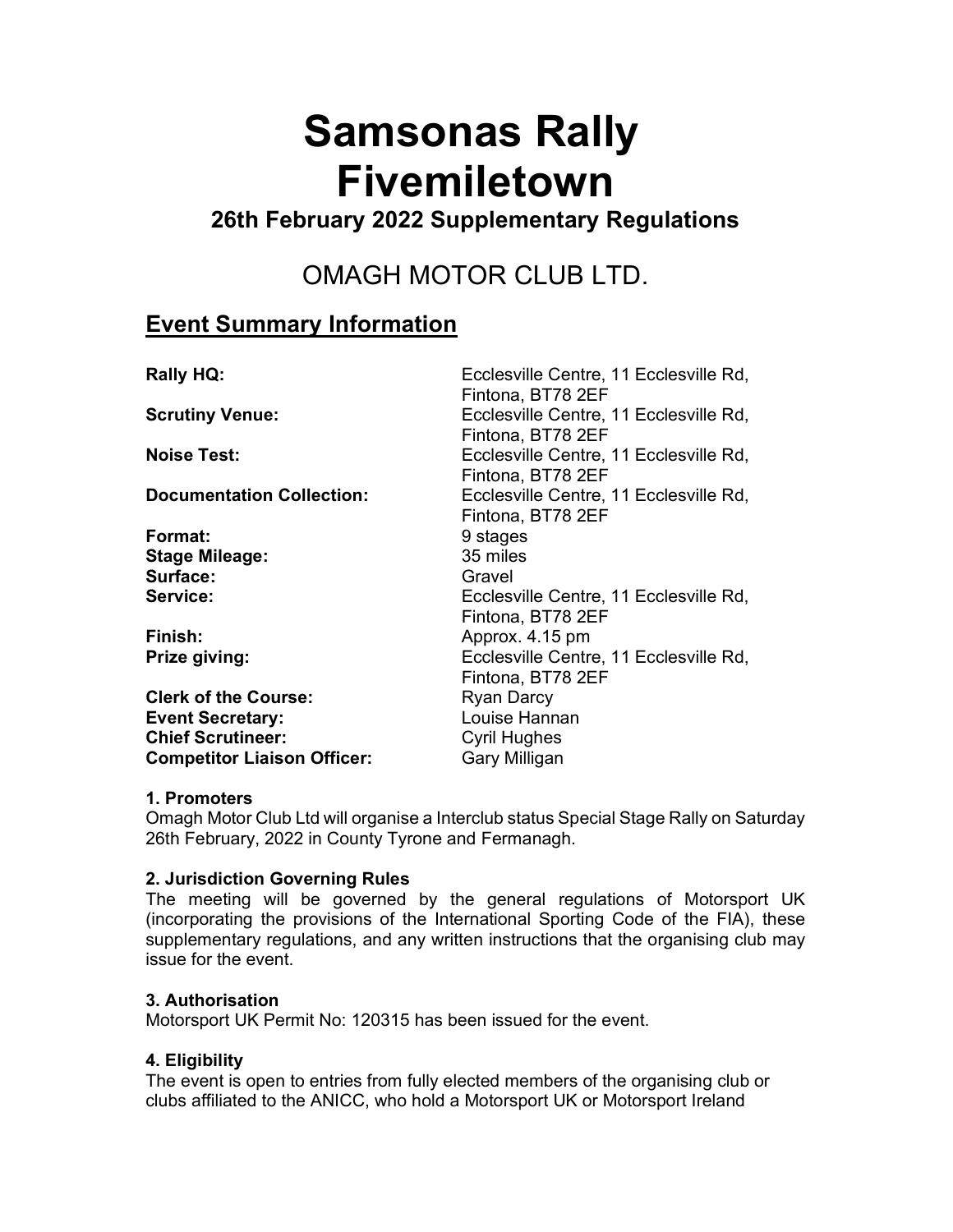Competition Licence valid for use on Interclub events. The event is also open to entries from foreign competitors who hold a valid competition licence acceptable to Motorsport UK. Foreign competitors must provide written approval to compete on the event from their ASN. Competition licence applications CAN NOT be applied for on the day of the event.

#### 5. Challenges

The event is a round of the McGrady Insurance Motorsport UK Northern Ireland Gravel Forestry Challenge, Omagh Motor Club Trader's Trophy Championship for drivers, and Omagh Motor Club Navigator's Championship.

#### 6. Reconnaissance

- There will be NO reconnaissance of the stages permitted
- Safety Notes and DVDs can be ordered direct from Patterson Pacenotes -Tel. 028 9084 4111 or On The Pacenote – Tel. 00353878238405 / www.onthepacenote.com
- It is a competitor's responsibility to acquire these notes if they deem necessary and no responsibility will rest with the club, Patterson Pacenotes or On The Pacenote for the content of the notes
- Any competitor who practises, reconnoitres or otherwise examines a special stage or uses any others person(s) who have not been authorised by Omagh Motor Club Ltd. to do so on their behalf, will be excluded from the competition and reported to Motorsport UK / Motorsport Ireland.
- In enforcing this regulation, the promoters will have the assistance of the local Police, Landowners and Forestry employees in addition to their own officials. All forestry property in County Tyrone and Fermanagh will be "Out of Bounds" to all competitors from the publication of these Supplementary Regulations. The only exception will be a competitor whose bona-fide employment necessitates his/her being on that property at that time.

#### 7. Scrutineering

- Competitors will be required to complete pre-event scrutineering by electronic declaration.
- Where appropriate all vehicles must have a valid MOT / NCT Certificate and Car Tax for the period of the Rally. Vehicles registered outside the UK are subject to the MOT regulations that apply in their country of origin,
- All cars must have a Motorsport UK or Motorsport Ireland log book.
- Paper copies of MOT certificates and Car Tax must be available for inspection by the Scrutineers. Electronic copies of these documents produced on a phone or other electronic device are not acceptable.
- A sample of competing cars will be examined for compliance with, noise, tyre and vehicle regulations as well as class eligibility. Entrants should have full knowledge of the car as to its eligibility for the class entered.
- All competitors entered in class 1 & 2 must provide homologation papers in relation to the vehicle presented at scrutineering, and have them available at all times during the event. Entrants should have full knowledge of the car as to its eligibility for the class entered.
- All vehicles must comply with Motorsport UK Technical Regulations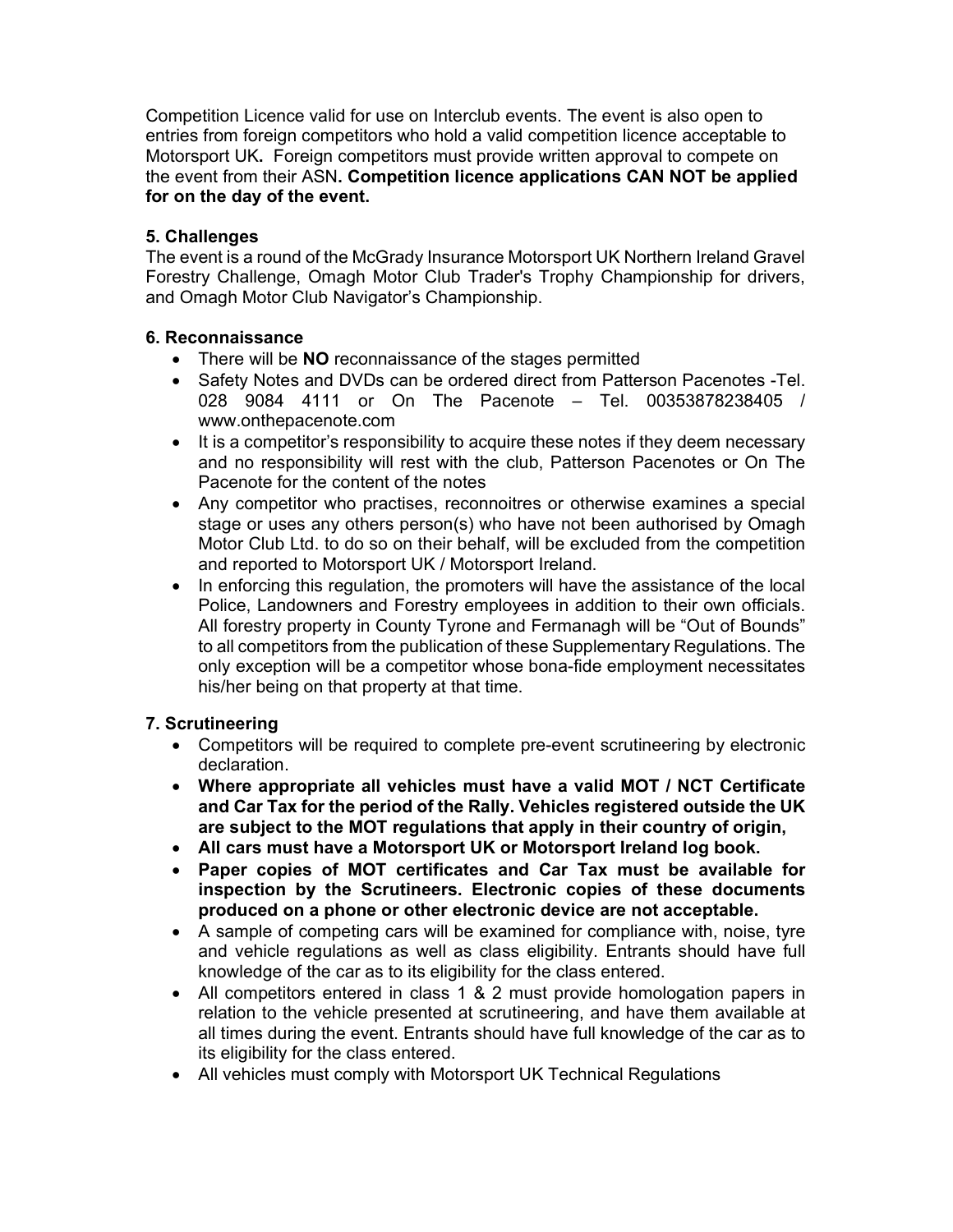All competitors must carry within their vehicle a self-contained Spill Kit capable of effectively absorbing minor spillages of up to 1.25 litres of all vehicle fluids – oils, fuels, coolants, battery acid. Used Spill Kits are to be disposed of in accordance with local or National guidelines.

#### 8. Format

- Cars will start at one minute intervals. The first car will start not earlier than 9:00 am on Saturday 26<sup>th</sup> February 2022.
- Any competitor not signed on by 8:00 pm on Wednesday 23rd February 2022 may be excluded, and his/her place taken by a competitor from the reserve list.
- Individual times for starting will be posted at Documentation not later than 30 minutes before start time.
- The event will contain 9 stages with a stage mileage of 35 miles.
- The stages will be held on unsurfaced forestry roads
- The entire route will be contained on sheets 18 & 27; 1:50,000 OSNI Discovery series.
- A "Tulip" type road book will define the route including special stages.
- Entrants will be supplied with a Road Book and Time Cards.

#### 9. Timing

- The stages will be timed by beam to the nearest preceding  $1/10<sup>th</sup>$  of a second in accordance with R31.1.3.
- Competitors will be started by means of a traffic light system and large display clock and may also be verbally counted down. When the green light illuminates the competitor may leave the line without penalty. If the traffic light system is not in operation, then a manually operated system will apply with the competitor being counted down 10-5-4-3-2-1-GO.
- Jump Start One Minute penalty.
- Competitors may be required to reduce lateness by either foregoing or reducing any period of time provided for remaining at a control. These controls will be designated in the Road Book.
- Competitors may not reduce lateness on Road Sections.
- Controls and checks will open 15 minutes before the due time of arrival of the first car and close 15 minutes after the due time of the arrival of the last car.
- A Damage Declaration form is incorporated into the Timecards. This must be completed and handed in at the end of the event or returned to the Secretary within 72 hours of the event.
- Persons who retire during the event should have their timecards and completed Damage Declaration form available for the Tailsweep Car.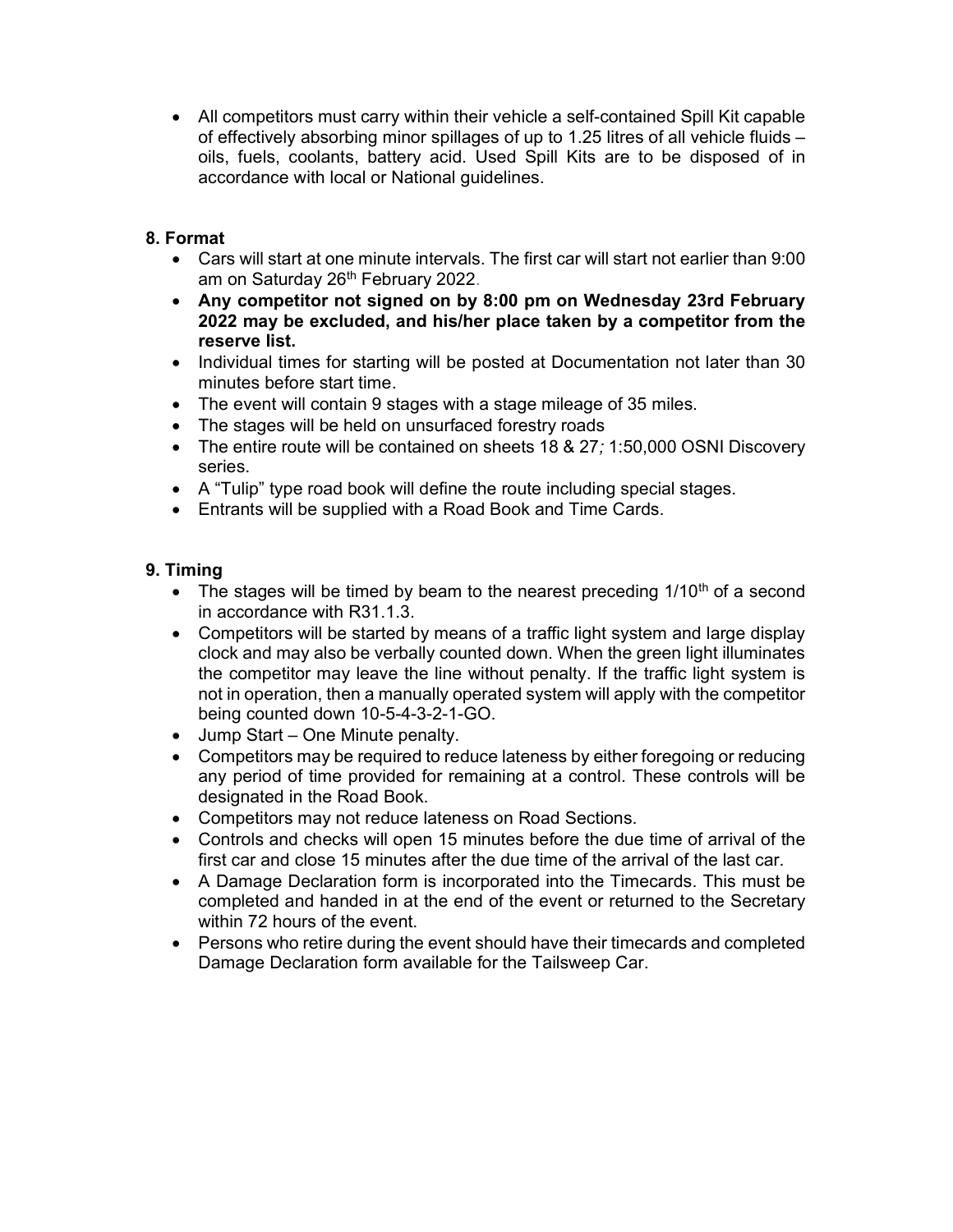#### 10. Restart After Retirement

- Any crew which has failed to complete a section can re-start the rally from the start of the next section if they confirm their intention to the Competitor Liaison Officer thirty minutes prior to first car due time of the subsequent section (Service Out Control). The competitor must advise the organiser of the reason for retirement (e.g., accident, technical problems, etc.). This shall apply to any car which has been not classified on the grounds of exceeding the time limit or has failed to report to a control but shall not apply where the car has been disqualified for breach of eligibility requirements, traffic infringements or by a decision of the Clerk of the Course or the Stewards.
- For all crews which re-start a time penalty will be applied. This time penalty will be as follows: For every stage missed: 10 minutes. This time penalty will be added to the fastest time of the driver's class for each missed stage, which shall include the special stage on which the crew has retired.
- Competitors restarting the next section must present their cars to the scrutineer at the Service out control at the start of the next section at least 30 minutes before the start time of the first car. The car must retain its original shell and engine block as marked at pre-event scrutineering.
- Any crew which has retired from the final section will not be classified as a finisher.

#### 11. Classes

The event will consist of 10 classes as follows:

#### NOTE: Classes 1, 2, 8, 9, 10 and 11 have either been renumbered or have significant changes since 2019

| Class 1 | Historic rally cars registered before 31/12/90 (Motorsport UK Cat 1, 2,<br>3, 4a and 4b. Ref: R49 - 2022 Motorsport UK Blue book.) and historic<br>rally cars complying with FIA Appendix K. (Ref: R49.2 of 2022<br>Motorsport UK Blue book.) (See Article 11.13) |
|---------|-------------------------------------------------------------------------------------------------------------------------------------------------------------------------------------------------------------------------------------------------------------------|
| Class 2 | Group N cars under 2000cc. (see Article 11.12 for definition).                                                                                                                                                                                                    |
| Class 3 | Cars up to and including 1450cc and cars from 1451cc up to and<br>including 1650cc; having not more than 2 valves per cylinder - Two-<br>wheel drive only.                                                                                                        |
| Class 4 | Cars from 1451cc up to and including 1650cc, having more than 2<br>valves per cylinder. - Two-wheel drive cars only, including R2 cars<br>(VR2C)                                                                                                                  |
| Class 5 | Cars from 1651cc up to and including 2100cc, having not more than 2<br>valves per cylinder. - Two-wheel drive cars only.                                                                                                                                          |
| Class 6 | Cars from 1651cc up to and including 2100cc, having more than 2<br>valves per cylinder – Two-wheel drive cars only, including R3 cars<br>(VR3C)                                                                                                                   |
| Class 7 | Cars over 2100cc - Two-Wheel drive only.                                                                                                                                                                                                                          |
| Class 8 | Any 4wd cars not classified in class 9 or 10, without a sequential<br>gearbox including previously FIA Homologated GpN 4WD cars).                                                                                                                                 |
| Class 9 | FIA Homologated GpA 4wd cars, FIA Homologated Super 2000 cars &<br>FIA Homologated R4 cars, and any cars previously homologated as<br>such, providing these run as per their FIA homologation papers. All                                                         |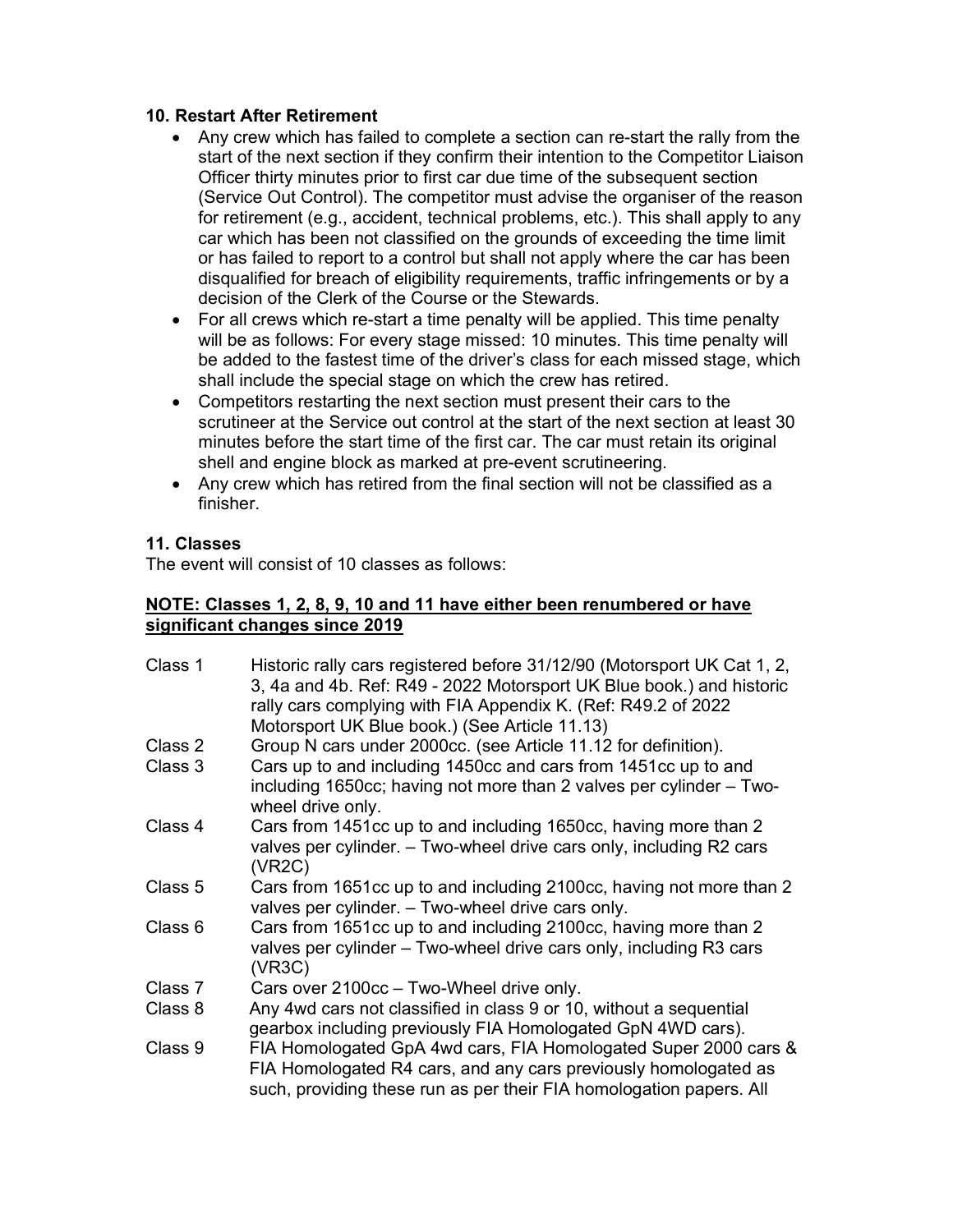Metro 6R4's and any derivative therefrom. Any other 4wd car not classified in class 10 with a sequential gearbox.

Class 10 FIA Homologated WRC cars and cars previously homologated as such and FIA Homologated Rally 2 (R5) cars. Any derivative therefrom including RHD conversions

11.1 All cars must have Mud Flaps fitted behind each wheel. See 2022 Motorsport UK Yearbook R 48.1.12

11.11 Turbo engined cars, class determined by capacity x1.7; Rotary engined cars, class determined by capacity x1.7.

11.12 Vehicle Regulations for Class 2. (Note: ALL competitors take note of Art. 10.15). [NB Class 2 no longer caters for "standard production cars". The relevant FIA Group N Homologation Papers must be produced at each event and cars must comply fully with Group N Regulations.]

11.12.1 Cars eligible for Class 2 are those, which are, or have at any time been, homologated in Group N as defined in FIA Appendix J.

11.12.2 The standard specification of any model shall be determined by FIA Homologation papers in the case of current and former Group N cars.

11.12.3 In all cases the degree of modification from standard shall be as provided for under FIA regulations for Group N.

11.12.4 The onus of proving eligibility for Class 2 rests solely with the competitor who should ensure that homologation papers are available at events.

11.12.5 Regulation 11.11 applies.

11.13 Vehicle Regulations for Class 1 (Appendix K). In order to run under Appendix K, Historic Rally Cars must have been issued with a valid FIA Historic Technical Passport (HTP), be in compliance with this document and the current FIA Appendix K at all times. Vehicles are exempt from R 46.1.3.

11.14 The onus is on every competitor to ensure that they are entered each Challenge event in the correct class.

#### 12. Awards

Awards will be presented as follows:

| <b>1st Overall</b>                     | The Bill Adair Trophy and two replicas                              |
|----------------------------------------|---------------------------------------------------------------------|
| At organisers discretion -             | Spirit of the Event Award (Wilfie Anderson<br>Trophy)               |
| 1st in each class<br>2nd in each class | Two awards<br>Two awards (provided there are 3 or more<br>starters) |
| 3rd in each class                      | Two awards (provided there are 5 or more<br>starters)               |

- 1st overall crew will forfeit the class award
- All Perpetual awards will be retained by the Club. Competitors will have an opportunity to have photographs taken with perpetual trophies at the prize giving.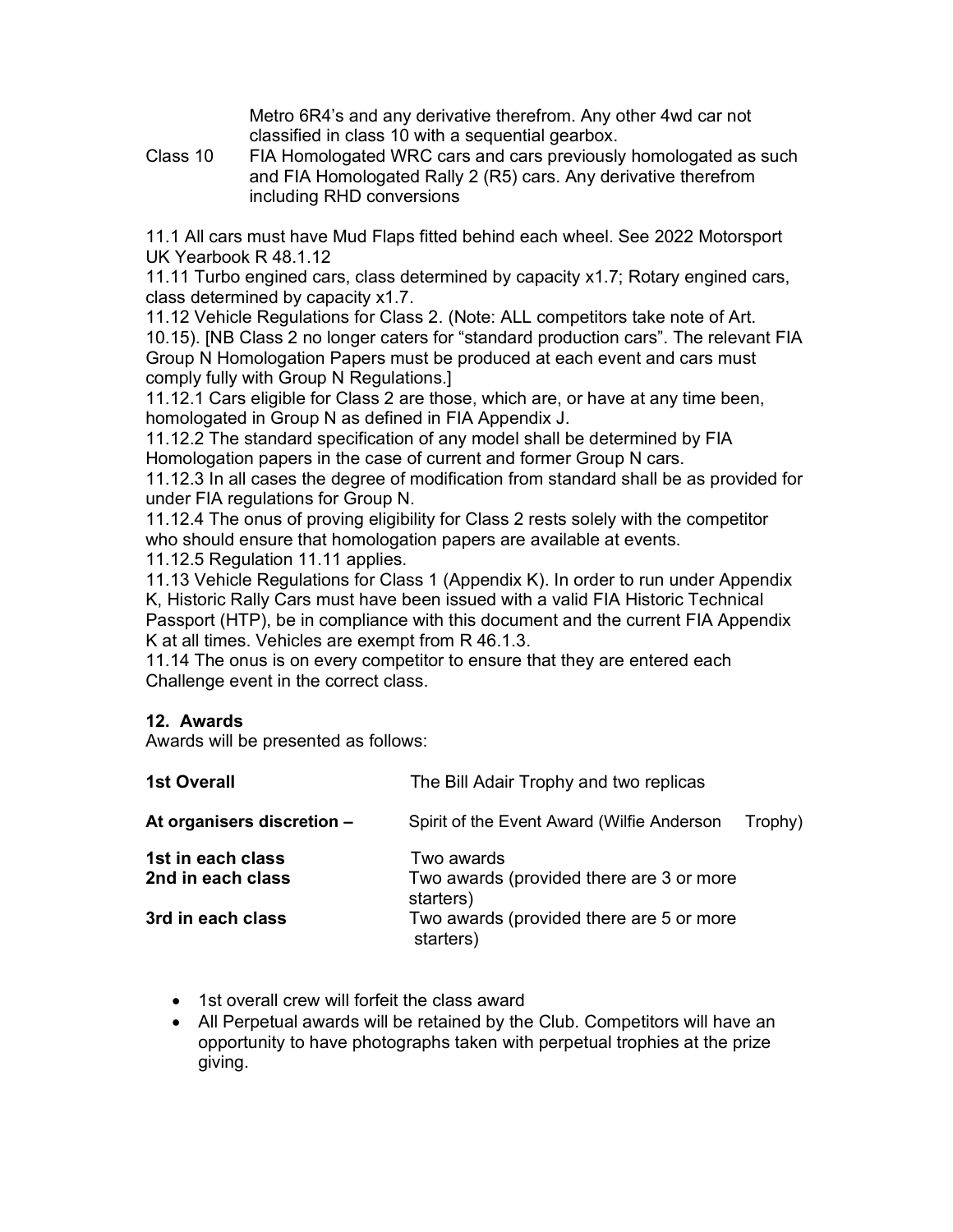- Any trophy or award not collected by a winning crew will not be given to any other person and will not be retained for more than seven days after the event.
- Please attend the prize giving to collect your awards.

#### 13. Entries

- The entry list opens on publication of these Supplementary regulations.
- Entries received up to the closing date of 8pm on Tuesday 15<sup>th</sup> February and will be at the standard fee of £435 which includes competition numbers but not Third Party Insurance Cover for the road sections on the event or club membership.
- All entries must be made on Rallyscore and accompanied by the appropriate fee. Anyone who does not have access to Rallyscore should contact the Event Secretary.
- Entries by telephone will NOT be entertained.
- The organisers reserve the right to refuse any entry. The acceptance date for entries is the date of receipt of an entry and not the date of posting. Incomplete or unpaid entries received up to the closing date will not be processed and will be placed on the reserve list until properly completed.
- Entries received over and above the maximum number for the event will be placed on a reserve list. Only fully completed and fully paid entries will be considered.
- Where appropriate cheques should be made payable to **Omagh Motor Club** Ltd.
- The number of competitors shall be limited to 80 cars. If more than 80 entry applications are received the Organisers will nominate reserve entries. Such reserves may replace withdrawn entries up to a maximum of 80 starters. Reserve entries will be taken in order of receipt of their entry. The minimum number is 50. The maximum for each class is 40, the minimum is 5.
- Should the minimum figures above not be reached the organisers have the right to either cancel the meeting or to amalgamate classes as necessary.
- The organisers reserve the right to select up to 10 entries.
- Only one component of an entry may be changed i.e. Driver or Co-Driver or Car. In exceptional cases this may be waived by the Clerk of the Course.
- Any competitor under 18 will have to ensure that a legal guardian will be in attendance at signing on to countersign the official signing on sheet
- A competitor may claim a refund of their entry fee minus £50 administration costs if they withdraw their entry.
- 14. The Secretary of the Meeting to whom all entries should be sent is;

 Louise Hannan 17B Killymore Rd, Newtownstewart, Co Tyrone

E-mail: hannanlouise@yahoo.co.uk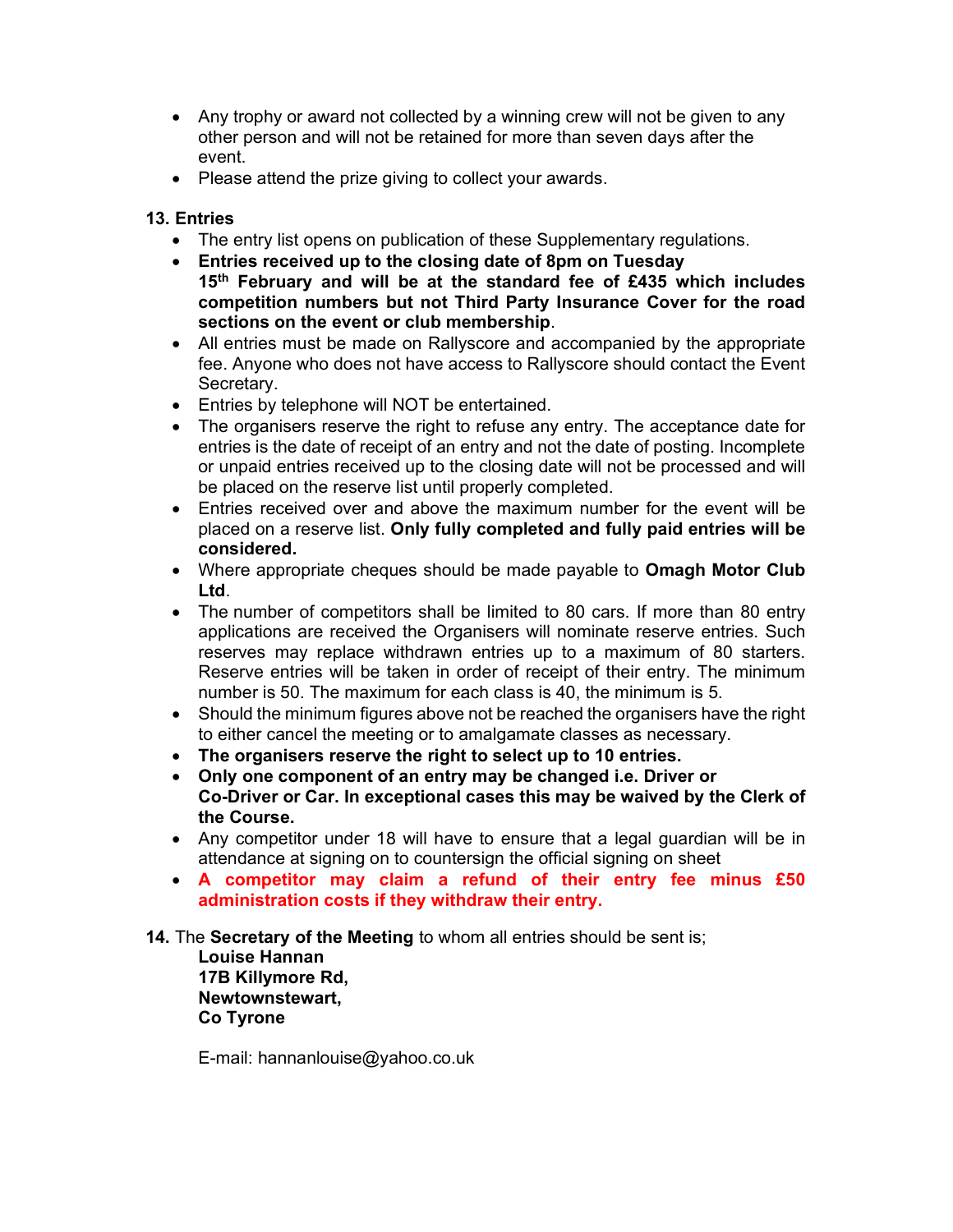#### 15. Other Senior Officials are;

| <b>Motorsport UK Steward</b>          | <b>Nigel Hughes</b>            |
|---------------------------------------|--------------------------------|
| Motorsport UK Safety Delegate         | David Walton                   |
| Club Stewards                         | Wayne Turkington & Sam Pearson |
| Clerk of the Course                   | <b>Ryan Darcy</b>              |
| Deputy Clerk of the Course            | Ronnie McAleer & Lewis Boyd    |
| <b>Assistant Clerks of the Course</b> | <b>Niall McGonigle</b>         |
| <b>Event Safety Officer</b>           | Derek Graham                   |
| Incident Officer                      | Richard McCrea                 |
| <b>Chief Marshal</b>                  | <b>Barry Arundell</b>          |
| <b>Spectator Control</b>              | Larry Harpur                   |
| <b>Competitor Liaison Officer</b>     | Gary Milligan                  |
| <b>Chief Scrutineer</b>               | <b>Cyril Hughes</b>            |
| <b>Chief Medical Officer</b>          | <b>TBC</b>                     |
| <b>Chief Timekeeper</b>               | Declan McAleer                 |
| <b>Results Officer</b>                | <b>Patrick McCollum</b>        |
| Car Accountability                    | Ursula Mullan                  |
| <b>Child Safeguarding Officer</b>     | Simon MacRory                  |
| Service Park Manager                  | <b>Plunkett Boyle</b>          |
| Covid 19 Officer                      | Simon MacRory                  |

#### 16. Results

- Provisional results will be published on Rallyscore as soon as possible after the finish
- Interim results may be published on Rallyscore, but these cannot be deemed official.
- In the event of a tie, the competitor who accomplished the best time for the first special stage will be judged the winner. Failing this the competitor the faster time on the second, third, fourth etc. stage will be the winner. R40.1.2
- Any protest must be lodged in accordance with C5.

#### 17. Competition Numbers

Competitors will be identified by regulation size competition numbers, which WILL be supplied by the organisers at scrutiny/service. These numbers must be affixed to each front door and must be in position before vehicle scrutiny.

#### 18. Fuel

Competitors may use fuel which complies with FIA Appendix J Article 252.9.

#### 19. Servicing

 Only one service vehicle per entrant will be permitted access to the service area.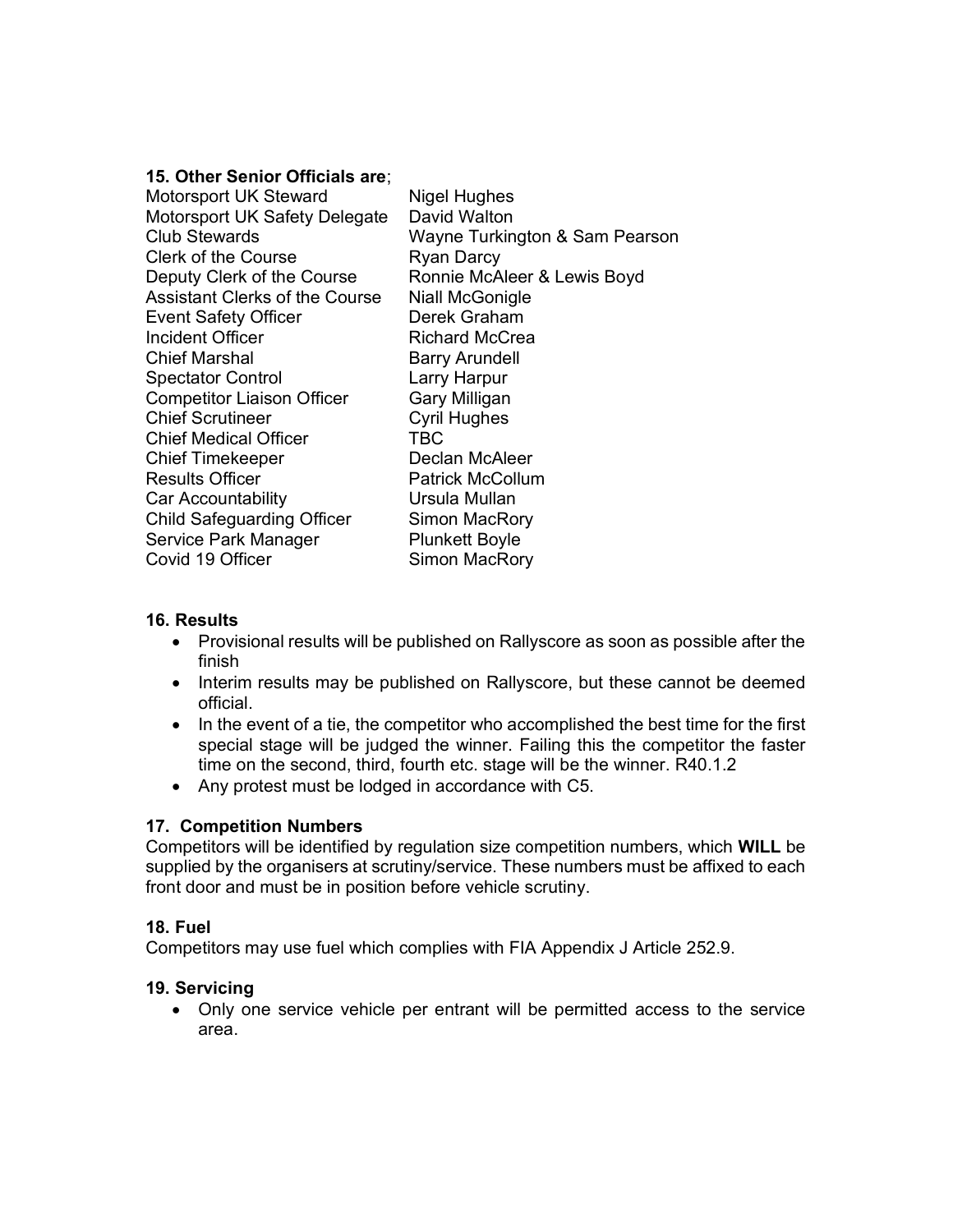#### 20. S.O.S and O.K. Boards

- In the event of stopping on a stage you must display your SOS/OK board to ALL following vehicles.
- This includes displaying your OK board if you have stopped to change a wheel or carry out repairs.
- A member of the crew must remain with the vehicle at all times.
- Any crew observing an SOS board must stop at the scene. The following crew must report details of the incident and the location of the incident to the next radio point which may be at the end of the stage.
- If no SOS/OK board is displayed a competitor should stop and investigate.
- In such circumstances the Clerk of the Course may award a notional time to the competitor(s) adversely affected
- Any misuse of SOS/OK boards or SOS/OK procedures will be treated very seriously.

#### 21. Marking and penalties will be as follows:

1) Achieving a time on a special stage which is less than the bogey time (stated on the time card) - Bogey time

2) Achieving a time on a special stage which is more than the target time (as stated on the time card) - Target Time

3) Achieving a time on a special stage which is over the bogey and under the target time - Actual Time Taken (Time in Minutes and seconds)

4) Not leaving a special stage start within 20 seconds of due Start time

– 10 minutes

5) Failure to attempt a special stage – Disqualification

6) Making a false start on a special stage – 1 minute

7) Blocking a special stage – At the discretion of the Clerk of the Course (R24.6)

8) For each minute over target time on a road section – 10 seconds

9) For each minute under the target time on a road section – 1 minute

10) For each minute before or after due time at a Main Control Out - 1 minute

11) Not complying with a requirement of the road book (i.e. entering a Control Area more than once, Incorrect direction of travel at a control, taking incorrect route on a special stage) – Disqualification

12) Not complying with a reasonable instruction of an Official, provided that warning that a penalty may be applied has been given - 15 Minutes

13) Failure to surrender a time card to an Official when instructed to do so – Disqualification

14) Excessive noise, damaged or ineffective silencing system

#### – Disqualification

15) Any other offence for which a penalty, other than disqualification is to be imposed – 15 Minutes

16) N.B. Competitors who arrive late for scrutineering will also have to wait until all other competitors who have arrived on time have been scrutineered.

17) Service vehicle failing to adhere to specified route - Disqualification

18) Exceeding Maximum Cumulative Lateness – Disqualification

19) Not reporting at a control – Disqualification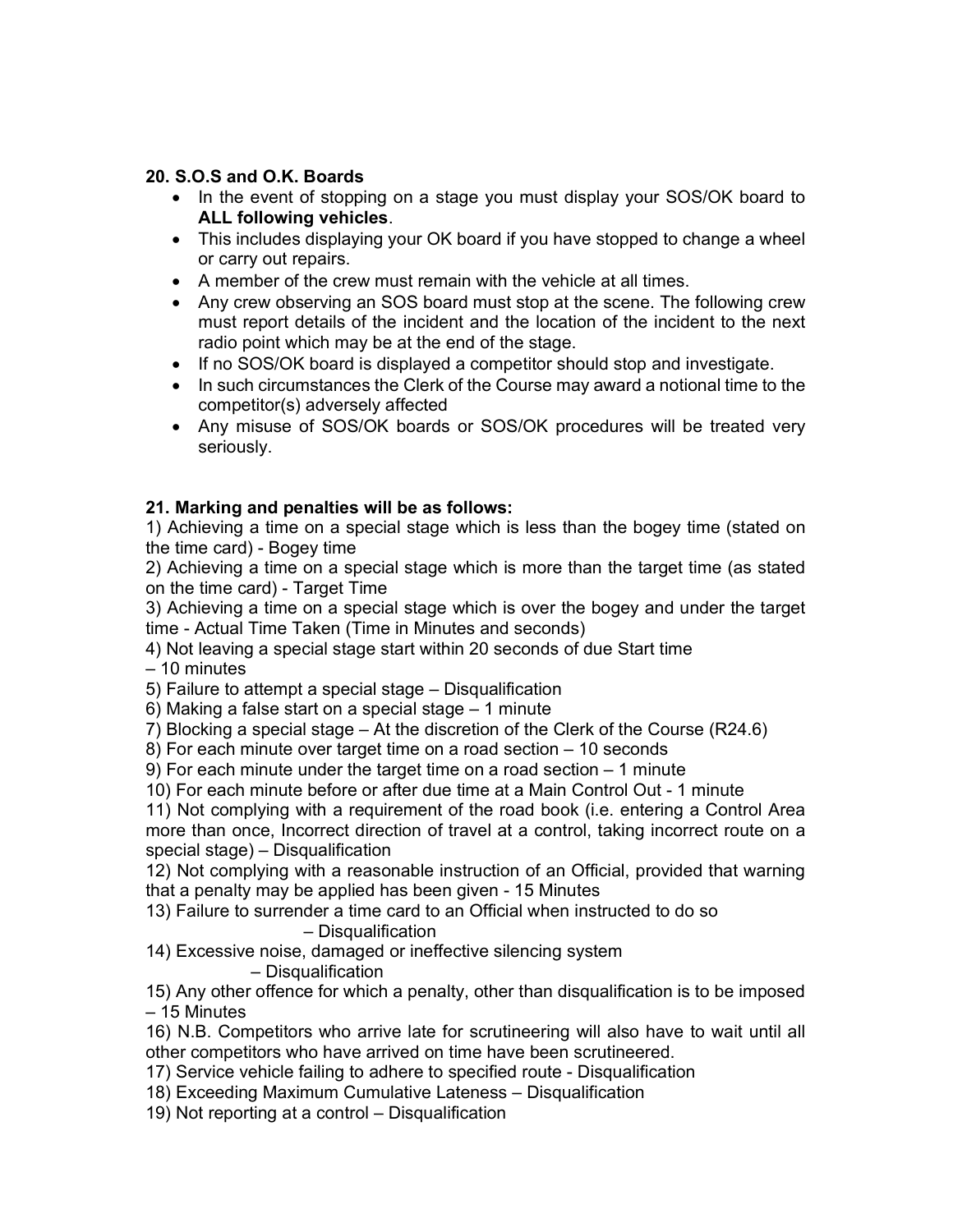20) Not providing proof of visiting a Control – Disqualification

21) Absence of a recorded time on the time card – Disqualification

22) Reporting at Controls in the wrong order – Disqualification

23) Breach of statutory requirement concerning the driving of a Motor Vehicle

– Disqualification

24) Receiving assistance contrary to R38.1.1 – R38.3.1 – Disqualification

25) Excessive speed or misconduct likely to bring motorsport into disrepute by either

the competing crew or their Service crew – Disqualification

#### Max permitted lateness is 15min

#### 22. Insurance

The Organisers have applied to Bluefin Sport for a Blanket Cover Note under the above scheme. This will provide competitors who need to use the scheme with the Third Party Cover necessary to meet RTA requirements on the Road Sections of the event.

The basic rate for the event before any loadings will be  $£27$ . All applicants wishing to use the scheme must be able to comply with all points of the Bluefin Sport Declaration:

- I do not have the Third Party Road Section extension on my current Motor Insurance.
- I am aged 19 or over.
- I have had no more than 1 fault claim in the last three years
- I have no more than a maximum of 6 conviction points or a licence ban on my UK driving licence
- I have the appropriate competition/club membership licence as well as a UK/EU driving license and if my license is provisional, I will be supervised by an adult over 25.
- I have no physical or mental disabilities
- My vehicle is MOT'd, Taxed and Insured for the road
- I have no other material facts to disclose
- Anyone aged less than 19 years old will also be accepted at the same price should their co-driver be a more senior member of their family or over 25.

If you comply with all points above no Letter of Acceptance will be required. If unable to comply with any of the above points you will be required to complete the Declaration form (the form can be obtained by contacting the event secretary or Bluefin Sport) which should be forwarded either to the organisers or direct to Bluefin Sport prior to the event to allow sufficient time for a letter of acceptance to be issued.

> Marsh Limited 1 Whitehall Quay Leeds LS1 4HR United Kingdom